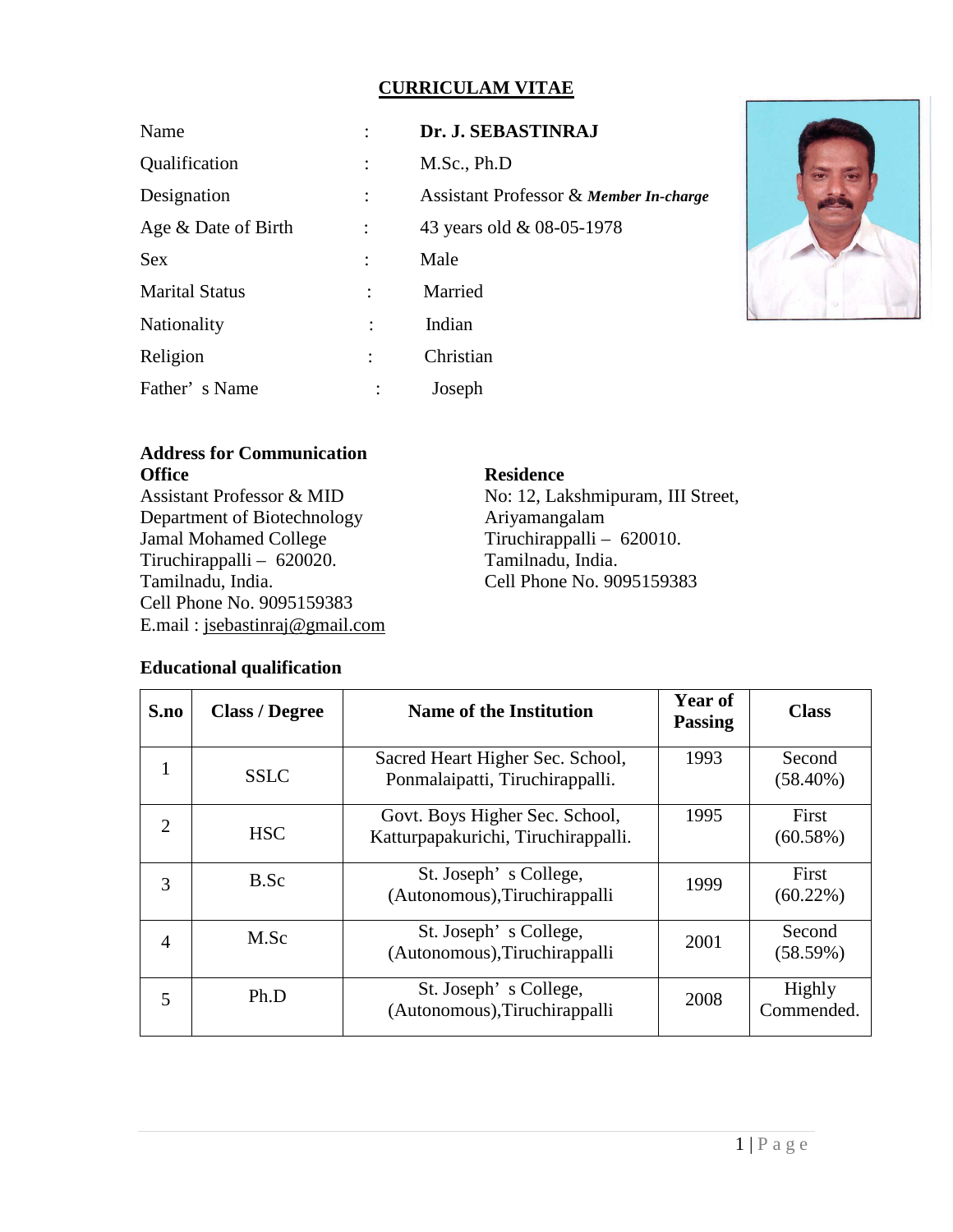# **Title of the Ph.D thesis**

Asymbiotic seed germination and Micropropagation of selected orchid species from the Western Ghats of Tamil Nadu, India.

#### **Title of the M.Sc thesis**

*In vitro* regeneration of *Vanilla planifolia* Andr. And their Antimicrobial Activity.

#### **Teaching experience :** *14 Years*

- From June 2007 to April 2009 working as a Lecturer in Department of Biotechnology, Mahendra Arts and Science College, Kalippatti, Namakkal(Dt).
- From June 2009 to till date working as a Assistant Professor in Department of Biotechnology, Jamal Mohamed College (Autonomous), Tiruchirappalli.

### **Teaching Experience in Environmental Centre**

• From June 2006 to December 2006 working as a Teacher (imparting environmental awareness to School and College students) in Anglade Institute of Natural History (AINH), Shembaganur, Kodaikanal.

#### **Research Experience**

 **Junior Research Fellow** (JRF) in a Research and development project sponsored by the Department of Science and Technology, Government of India, New Delhi. The Project was Popularization of Orchid floriculture among rural masses by the adoption of Mycorhizal fungal technology from 2004 to 2007 at Rapinat Herbarium and centre for Molecular systematics, St.Joseph' s College, Tiruchirappalli.

#### **University Teaching Staff Approval**

- Department of Biotechnology, Periyar University, Salem.
- Department of Botany and Department of Biotechnology, Bharathidasan University, Tiruchirappalli.

#### **Organizing Secretary in Seminars at JMC**

- 1. National Seminar on RTLS  $2015$ ,  $25<sup>th</sup>$  February, 2015.
- 2. International Seminar on ETBR- 2018, 3rd March, 2018.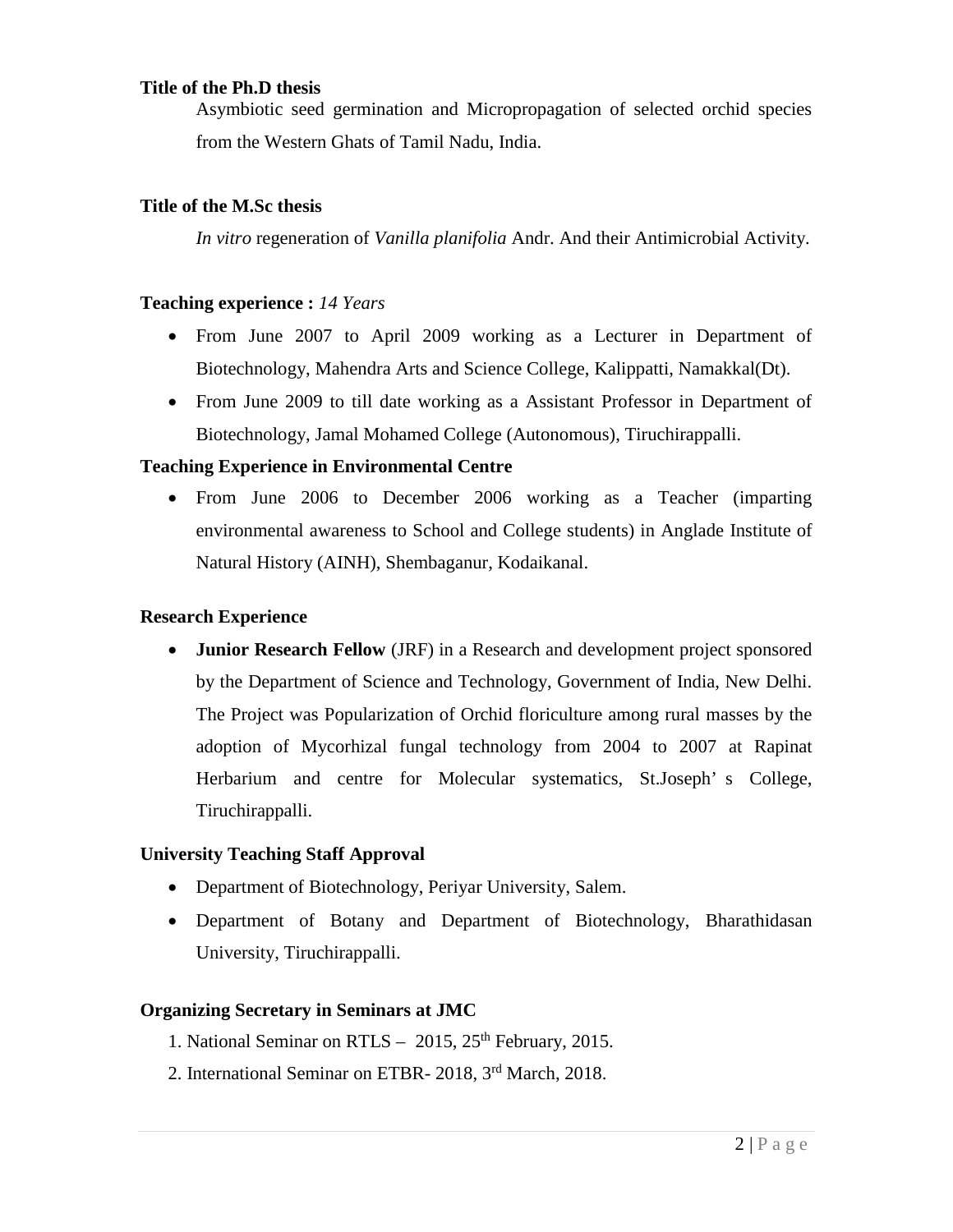### **Membership in Jamal Mohamed College (JMC)**

- 1. *Member In-charge (MID)* of Biotechnology Department Since December, 2013 to till date
- 2. Meeladunnabi function vice-president (2015)
- 3. Students Healthcare Centre (since 2016 to till date)
- 4. Academic council member (Since 2018 to till date)
- 5. College Staff Association (department in-charge)
- 6. Department Association activity
- 7. IQAC (department in-charge)
- 8. NIRF (department in-charge)
- 9. Department Library In-charge (Since 2010 to 01.08.2021)

### **Research Adviser**

 $\triangleright$  Guiding PhD Scholars (from 2010 onwards) in Biotechnology from Bharathidasan University, Tiruchirappalli.

## **M.Phil Students awarded under my guidance**

- C.Deepa,(2012) *In vitro* culture studies and antimicrobial activities of *Coleus aromaticus* Benth.- A valuable medicinal plant.
- $\checkmark$  S.Deborah, (2012) Biodegradation of distillery effluent by plant and microbes.
- $\checkmark$  P.Gomathi, (2013) phytochemical analysis, antibacterial and anticancer activity of *Dodonaea viscosa* Linn.
- S.Supaida, (2014) Drug activity studies in chemical component of *Alpinia calcarata* Rosc.
- M.Nithya, (2014) Phytochemical screening and comparitive analysis of *In vitro*  Antidiabetic activity of *Wattakaka volubilis* Linn. and *Gymnema sylvestre* Linn.
- Ms. Shahanaz Begum, (2015) *In vitro* Antidiabetic Activity of *Psidium guajava* Linn. and *Syzygium cumini* Linn.
- $\checkmark$  B.Maheswaran, (2019) Dengue drug designing and SiO<sub>2</sub> nano-particles assessment for the selected plant compounds against Dengue vector.

### **Ph. D pursuing students**

- $\checkmark$  Ms. D. Vithya, Asst. Professor, JJ College, Pudukkottai.
- $\checkmark$  Ms. D. Deepalakshmi, Asst. Professor, Sri Sarada Niketan College, Karur.
- $\checkmark$  Ms. Ruth Daniel (NRI) Faculty of Natural Science, Dept. of Biology, University of Guyana, South America.
- $\checkmark$  Mr. B.Maheswaran, Asst. Professor, ANJAC, Sivakasi.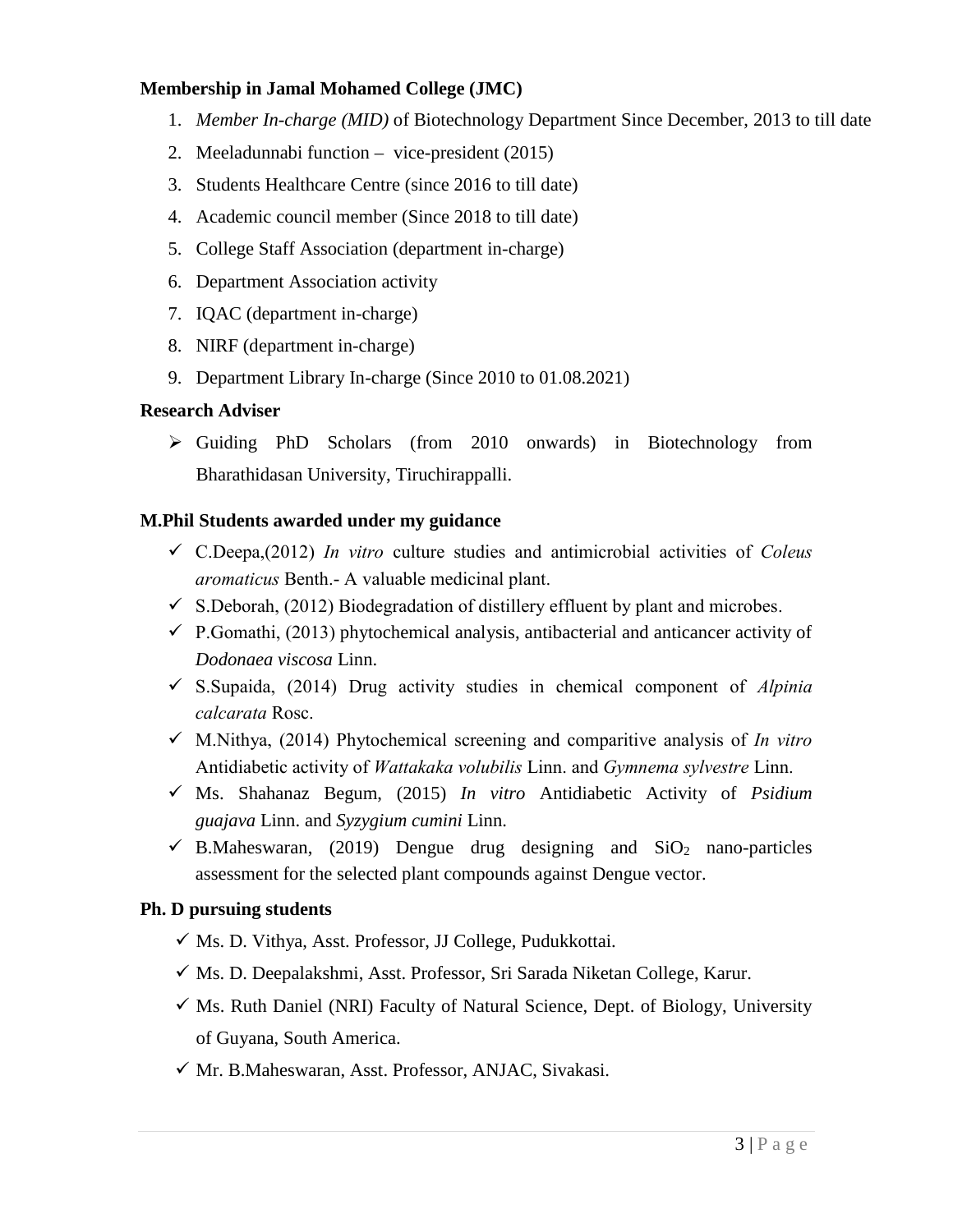### **Acted as Resource Person**

- Act as a resource person in TNSCST sponsored " Creation of Scientific awareness to the Nagapattinam (District) School Students" on 28<sup>th</sup> June, 2012, conducted by Department of Chemistry, AVC College (Autonomous), Mayilladuthurai.
- Act as a resource person in TNSCST sponsored " Creation of Scientific awareness to the students" on 17 & 18 July, 2012 conducted by Department of Zoology, Periyar EVR College (Autonomous), Tiruchirappalli – 620020.
- Acted as resource Person in the ' In-service Training Programme for Secondary Grade Science Teachers' sponsored by TNSCST, Chennai and organized by Dept. of Biotechnology, Dhanalakshmi Srinivasan college of Arts and Science for women, Perambalur, held during  $3<sup>rd</sup> - 7<sup>th</sup>$  August, 2015.
- Acted as a resource Person in Biotechnology Department Association activity in Cauvery College, Tiruchirappalli on 12<sup>th</sup> September, 2018.
- Acted as a resource Person in Microbiology department Association activity in Dhanalakshmi Srinivasan College of Arts and Science, Perambalur on 20<sup>th</sup> September, 2018.

### **Board of Studies member (BOS)**

 **Subject Expert** for UG and PG Biotechnology Board of Studies (BOS) meeting in PG & Research Department of Biotechnology, Mahendra Arts and Science College (Autonomous), Namakkal.

### **Certificate of Appreciation by IQAC in JMC**

- For acting as a resource person, in the Dept. of Chemistry, AVC College (Autonomous), Mayilladuthurai in the year 2012 - 2013.
- For acting as a resource person, in the Dept. of Zoology, Periyar EVR College (Autonomous), Tiruchirappalli in the year 2012 - 2013.
- For acting as a resource person, in the Dept. of Biotechnology, Dhanalakshmi Srinivasan college of Arts and Science for women, Perambalur in the year 2015 - 2016.
- For conducting National Seminar on RTLS 2015, in the Dept. of Biotechnology, Jamal Mohamed College (Autonomous), Tiruchirappalli in the year 2015.
- For conducting International Seminar on ETBR- 2018, in the Dept. of Biotechnology, Jamal Mohamed College (Autonomous), Tiruchirappalli in the year 2017-2018.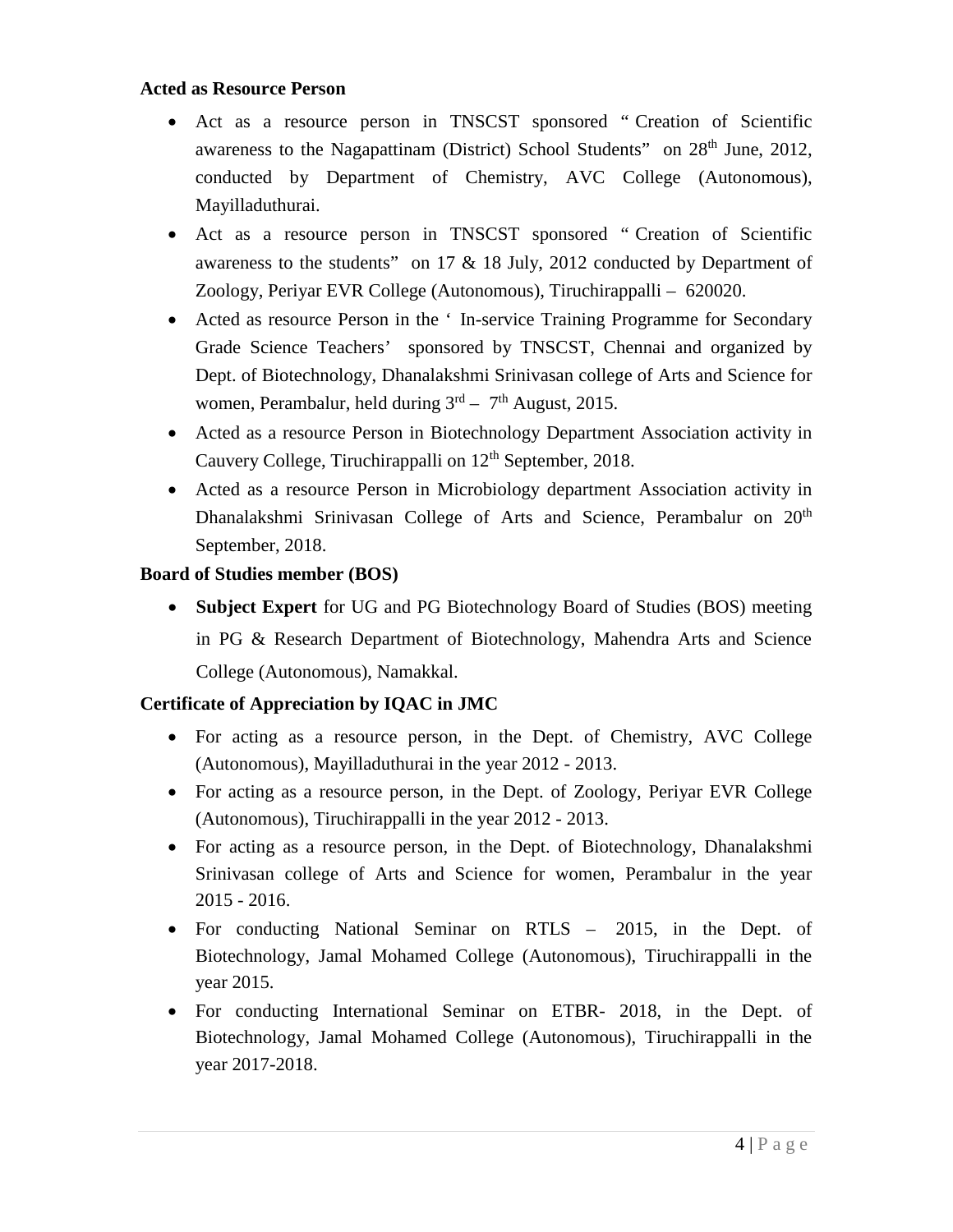- For Published two papers in the UGC- approved refereed journal during 2017-2018.
- For Published a papers in the UGC- approved refereed journal during 2018-2019.

# **Doctoral Committee (DC) member for Ph.D Scholars**

- Mr. K. Ramanathan, Ph.D Scholar, Dept. of Biotechnology, Srimad Andavan Arts and Science College, Trichy.
- Ms. J. Bhuvaneshwari, Ph.D Scholar, Dept. of Biotechnology, Srimad Andavan Arts and Science College, Trichy.
- Ms. B. Vasuki, Ph.D Scholar, Dept. of Biotechnology, Srimad Andavan Arts and Science College, Trichy.
- Ms. T. Padmadevasena, Ph.D Scholar, Dept. of Biotechnology, Srimad Andavan Arts and Science College, Trichy.
- Ms.G. Tharani, Ph.D Scholar, Dept. of Biotechnology, Bharath College of Science and Management, Thanjavur.
- $\triangleright$  Ms. D. Benasir, Ph.D Scholar, Dept. of Biotechnology, Bharath College of Science and Management, Thanjavur.
- Ms. Uma Maheswari, Ph.D Scholar, Dept. of Biotechnology, Srimad Andavan Arts and Science College, Trichy.

### **Acted as Judge in events**

 $\triangleright$  Acted as Jury in the event of CARTOONIST in Animalia -2K19 (A state level inter collegiate Extravaganza), organized by the PG & Research Department of Zoology, Jamal Mohamed College (Autonomous), Tiruchirappalli, held on  $10<sup>th</sup>$ October, 2019.

# **Paper publication in National and International Journals**

- 1. Francis Xavier, T., Senthilkumar, S., Okoh, A.I and **Sebastinraj J.** (2003). Antibacterial activity of *Malaxis reedi* Sw. An ornamental orchid of Shervaroy Hills of Eastern Ghats, South India. Science Focus (Nigeria) 5: 82-88.
- 2. **Sebastinraj J**., Senthilkumar, S and John Britto, S. (2004). *In vitro* propagation of *Vanilla planifolia* Andr. (Orchidaceae). Biodiversity and Conservation. Ed. John Britto S, The Rapinat Herbarium. 306-309.
- 3. John Britto, S., Senthilkumar, S., **Sebastinraj J.,** Philip Robinson, J and Vinothkumar, D. (2004) *In vitro* Seed germination, Protocorm Growth and Development of *Dendrobium aqueum* Lindl. RETELL. Vol: 5, No: 1.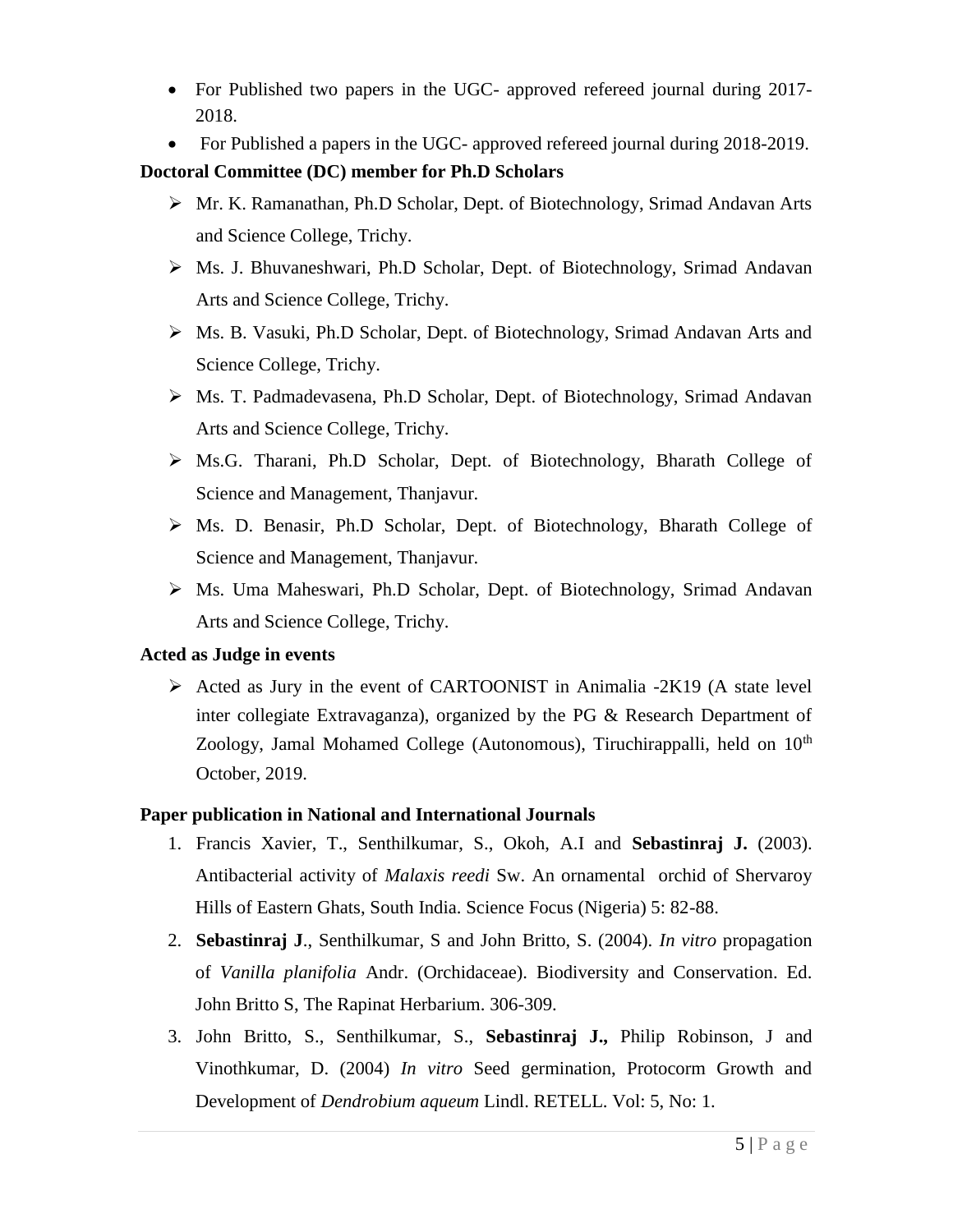- 4. **Sebastinraj, J.,** John Britto, S., Philip Robinson, J., Vinoth Kumar, D and Senthilkumar, S. (2006) *In vitro* seed germination and plantlet Regeneration of *Coelogyne mossiae* Rolfe. Journal of Biological Research. 5: 79-84.
- 5. Philip Robinson, J., John Britto, S., **Sebastinraj J.,** Vinoth Kumar, D and Senthilkumar, S. (2006). Micropropagation of *Emilia zeylanica* C.B.Clarke, by using explants of Inflorescence rachis. Journal of Biological Research. 5: 79-84.
- 6. Philip Robinson, J., Balakrishnan, V., **Sebastinraj J** and John Britto, S. (2009). Antimicrobial Activity of *Alphinia calcarata* Rosc. And characterization of new α,β unsaturated carbonyl compounds. Advances in Biological Research. 3(5-6): 185-187.
- 7. Vinoth Kumar , D., John Britto, S., **Sebastinraj J.,** Philip Robinson, J., and Senthil Kumar, S. (2009). Callus regeneration from stem explants of *Pseudarthira viscida* (L.) Wight and Arn. – A vulnerable medicinal plant. African Journal of Biotechnology. Vol. 8(17), PP. 4048-4051.
- 8. **Sebastinraj J** and Inayath Sidique, K.M., (2011). *In vitro* rapid clonal propagation of *Aristalochia bracteolate* Lam. (Aristalochiaceae). – a valuable medicinal plant. World Journal of Agricultural Sciences. 7 (6): 653-658.
- 9. **Sebastinraj J**., John Britto S and Senthil Kumar S R., (2013). Micropropagation of *Operculina turpethum* (Linn.) Silva Manso. Using Cotyledonary node explants. Academic Journal of Plant Sciences. 6 (2): 77-81.
- 10. **Sebastinraj J** and Muhirkuzhali, S (2014). Asymbiotic seed germination and Micropropagation of *Spathoglottis plicata* Blume. International Journal of Advances in Pharmacy, Biology and Chemistry. 3(2); 495-501.
- 11. **Sebastinraj J,** John Britto, S., Vinoth Kumar, D., Philip Robinson J and Thangavel P. (2014). Rapid Propagation of *Vanda testacea* (Lindl.) Rchb.F. – A Highly Medicinal Value Epiphytic Orchid of India. World Journal of Agricultural Sciences 10 (5): 223-230.
- 12. Deborah, S and **Sebastinraj J** (2016). Bioremediation of heavy metals from distilleries effluent using microbes. Journal of Applied and Advanced Research, 1 (2): 23-28.
- 13. Philip Robinson, J, Jyoti Prasad Kakati, **Sebastinraj J,** Suriya K (2017). *In vitro* seed germination of *Cymbidium aloifolium*(L.) sw., a potential medicinal orchid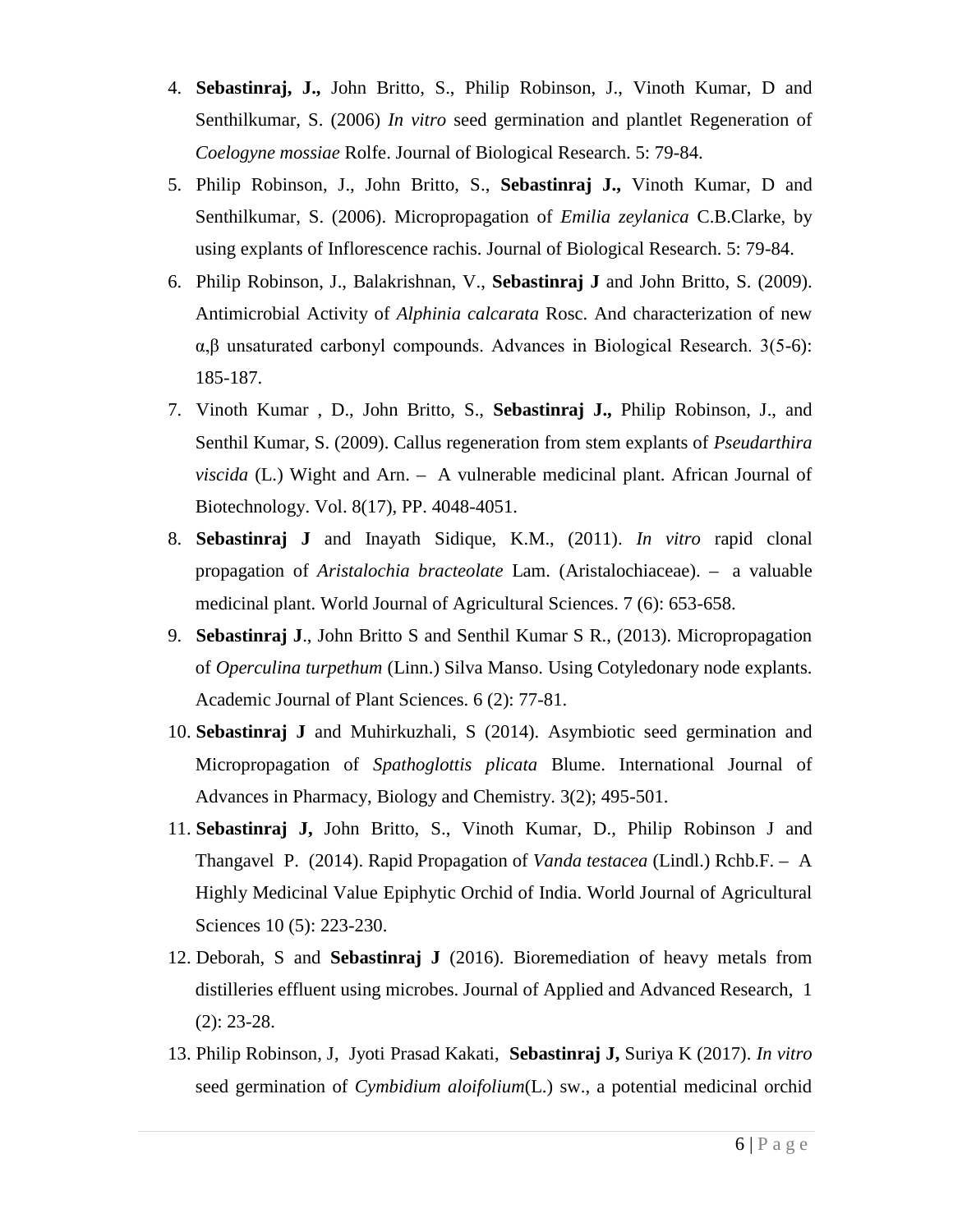from Eastern Ghats of Tamil nadu, India. Journal of Plant Biotechnology 44(3):343– 348.

- 14. [Mythili](https://www.sciencedirect.com/science/article/pii/S0167732218309991#!) R, [Selvankumar](https://www.sciencedirect.com/science/article/pii/S0167732218309991#!) T, Srinivasan P, Sengottaiyan A, **[Sebastinraj](https://www.sciencedirect.com/science/article/pii/S0167732218309991#!) J**, [FuadAmeen, AhmedAl-Sabri, S.Kamala-Kannan, M.Govarthanan](https://www.sciencedirect.com/science/article/pii/S0167732218309991#!) (2018). Biogenic synthesis, characterization and antibacterial activity of gold nanoparticles synthesised from vegetable waste, Journal of Molecular Liquids, (262) 318-321.
- 15. Sugapriya Menaga Paulraj, Maheswaran Baskaran, Sakkanan Ilango, Geetha Paramasivam and **Joseph Sebastinraj**, (2020). Insilico and proteomic analysis of Dengue vector Midgut proteins treated by *Aegle marmelos* Bioactive compouns, International Journal of Research in Advent Technology, Vol.8 (6).
- 16. Vithya D and **Sebastinraj J**, (2021). Phytochemical profiling and GC-MC analysis of *Pterocarpus indicus* Willd. Using ethanolic stem bark and leaves extract. International Journal of Botany Studies, Vol.6(1), 395-399.
- 17. Baskaran M and **Sebastinraj J**, (2021). Molecular docking of phytocompounds against dengue NS2B/NS3 protease: A study from virtual perspective, International Journal of Advance and Innovative Research, Vol 8(1).
- 18. Vithya D and **Sebastinraj J** (2021). Antioxidant and antidiabetic activity of synthesized silver nanoparticles using leaves and stem bark of *Pterocarpus indicus* Willd., International Journal of Biology, Pharmacy and Allied Science, Vol.10 (6): 1763-1783.
- 19. Vithya D and **Sebastinraj J,** (2021). Synthesis of Silver nanoparticles using leaves and stem bark of *Pterocarpus indicus* and its activity on human breast cancer cell line (MCF-7), International Journal of Pharmaceutical Sciences and Research, Vol. 12(9). 4807-4816.

#### **Paper presentation in state level and International level conference**

1. **Sebastinraj, J.,** John Britto, S., Philip Robinson, J., Vinothkumar, D and Senthilkumar. Effects of Different hormone Mediated plant Regeneration from *Operculina turpethum* (L.) silva manso. National Symposium on Microbial and Plant Biotechnology. Feb. 17-19, 2005. Loyola College (*Autonomous*), Chennai – 600 034.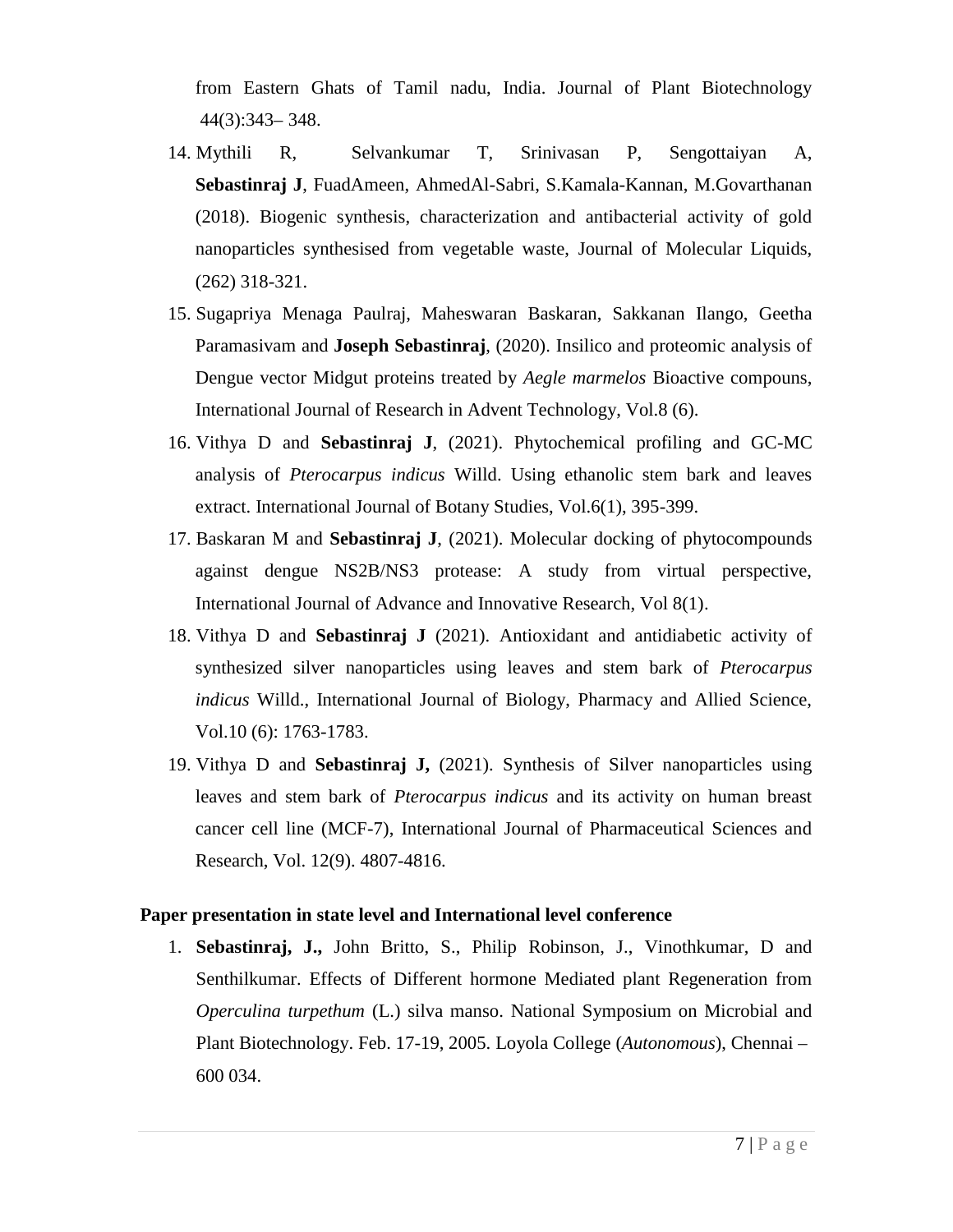- 2. Vinothkumar, D., John Britto, S., **Sebastinraj, J.,** Philip Robinson, J and Senthilkumar, S. Phytosociological Studies of Sacred Groves in Pudukottai District. National Symposium on Microbial and Plant Biotechnology. Feb. 17-19, 2005. Loyola College (*Autonomous*), Chennai – 600 034.
- 3. Philip Robinson, J., JohnBritto, S., Vinothkumar, D., **Sebastinraj, J** and Senthilkumar, S. *In vitro* Sensitivity of a few medicinal plants – A comparative Approach. UGC National Seminar on Present Scenario in Plant Science Research. Feb' 19-20-2005. Annamalai University, Annamalainagar, Chidambaram – 608 002.
- 4. **J. Sebastinraj,** K. Manoharan and K. Paliwal. Effect of *Azospirillum* on fodder production in the semi-arid region of South India. Proceedings of the XXI International Grassland Congress and the VIII International Rangeland Congress (Vol. I). on  $1<sup>st</sup>$  June 2008.
- 5. **Sebastinraj, J.,** Udhayakumar, V., John Britto, S., Philip Robinson, J., Vinothkumar, D and Senthilkumar. (2009). Regeneration of multiple shoots from cotyledonary node of in vitro raised seedlings of *Operculina turpethum* (Linn.) Silva Manso – an endangered medicinal plant. The Journal of the Swamy Botanical Club and National conference on Modern Trends in plant in vitro biology. Bharathidasan University, Trichy. Vol. 26 (special issue) Page No. 58.
- 6. Abinaya , S, Kavitha, N., and **Sebastinraj, J.** Phytoremediation of industrial effluent using the technique of root zone cleaning system. State level seminar on " Emerging Advancements in Biosciences"  $17<sup>th</sup>$  March, 2012. Dept. of Microbiology and Biotechnology, JMC, Trichy.
- 7. Kavitha, N., Abinaya , S, and **Sebastinraj, J**. Studies on *in vitro* regeneration and genetic transformation in Cucumber (*Cucumis sativus* L.). State level seminar on " Emerging Advancements in Biosciences"  $17<sup>th</sup>$  March, 2012. Dept. of Microbiology and Biotechnology, JMC, Trichy.

#### **Workshop attended**

1. State level workshop on Techniques in Tissue Culture and Histochemistry. September 16-17, 2004, St. Joseph' s College (Autonomous), Tiruchirappalli  $-620002$ .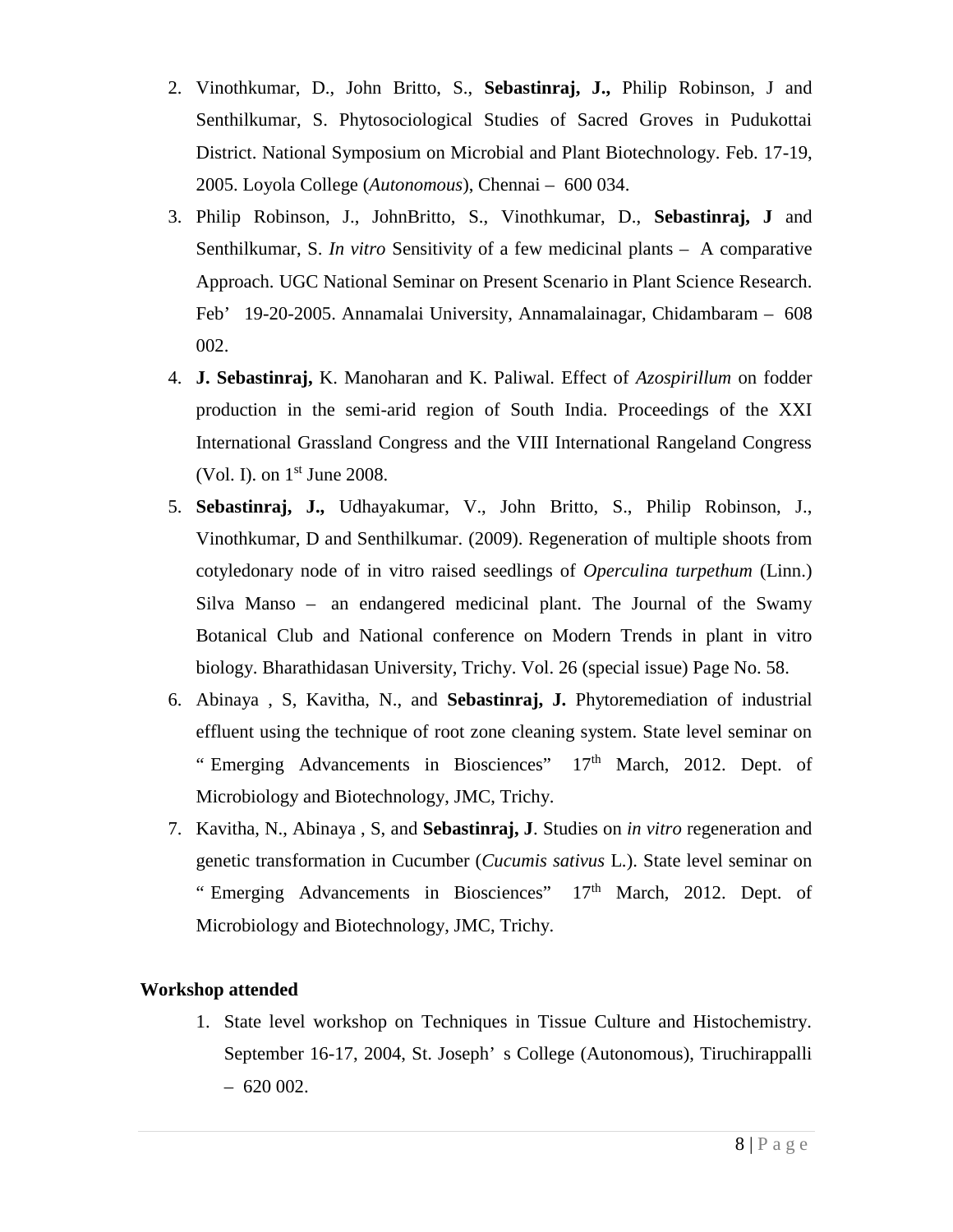- 2. Regional Conference on Fern Diversity of India. February'  $24<sup>th</sup>$  2007, Conducted by Center for Biodiversity and Biotechnology, St. Xavier' s College (*Autonomous*), Palayamkottai.
- 3. State Level Workshop on Agribiotech, (Sponsored by MoEF) organized by the Department of Biotech Sciences between  $23<sup>rd</sup> - 24<sup>th</sup>$  February 2008, Mahendra Arts and Science College, Namakkal.
- 4. National Workshop on Methods in *In vitro* Toxicology, dated on 14-23rd September, 2011 (10 days workshop). Organized by MGDC, Bharathidasan University, Tiruchirappalli.
- 5. State Level Workshop on " Structural Bioinformatics and Protein 3-D Structure Visualization", on  $28<sup>th</sup>$  July, 2014, organized by Dept. of Biotechnology and Bioinformatics, Bishop Heber College (Autonomous), Tiruchirappalli.

## **Seminar and Conference attended**

- 1. National level Symposium on Medicinal plants Diversity, Utilization and conservation. February 5-6, 2001, St. Joseph' s College (*Autonomous*), Tiruchirappalli – 620 002.
- 2. UGC sponsored State Level Seminar on Examination Reforms, held at Jamal Mohamed College (JMC), Trichy on March 12, 2010.
- 3. NAAC sponsored National Level Seminar on Quality Enhancement in Teaching, Research and Extension in Higher Education Institutions – Prospects and Problems, organized by Internal Quality Assurance Cell (IQAC), JMC, Trichy, during April 15 and 16, 2010.
- 4. State level seminar on " Recent Trends in Chemical Research (RTCR 2010)" Conducted by the PG and Research Department of Chemistry, JMC, Trichy,  $5<sup>th</sup>$  and  $6<sup>th</sup>$  October, 2010.
- 5. Seminar on " Creating Competitiveness to excel in higher education a TQM approach" organized by IQAC, JMC, Trichy, on 8<sup>th</sup> December, 2010.
- 6. National level forum on emerging debates on communicable disease, organized by Dept. of Microbiology, JMC, Trichy, held on  $28<sup>th</sup>$  February, 2011.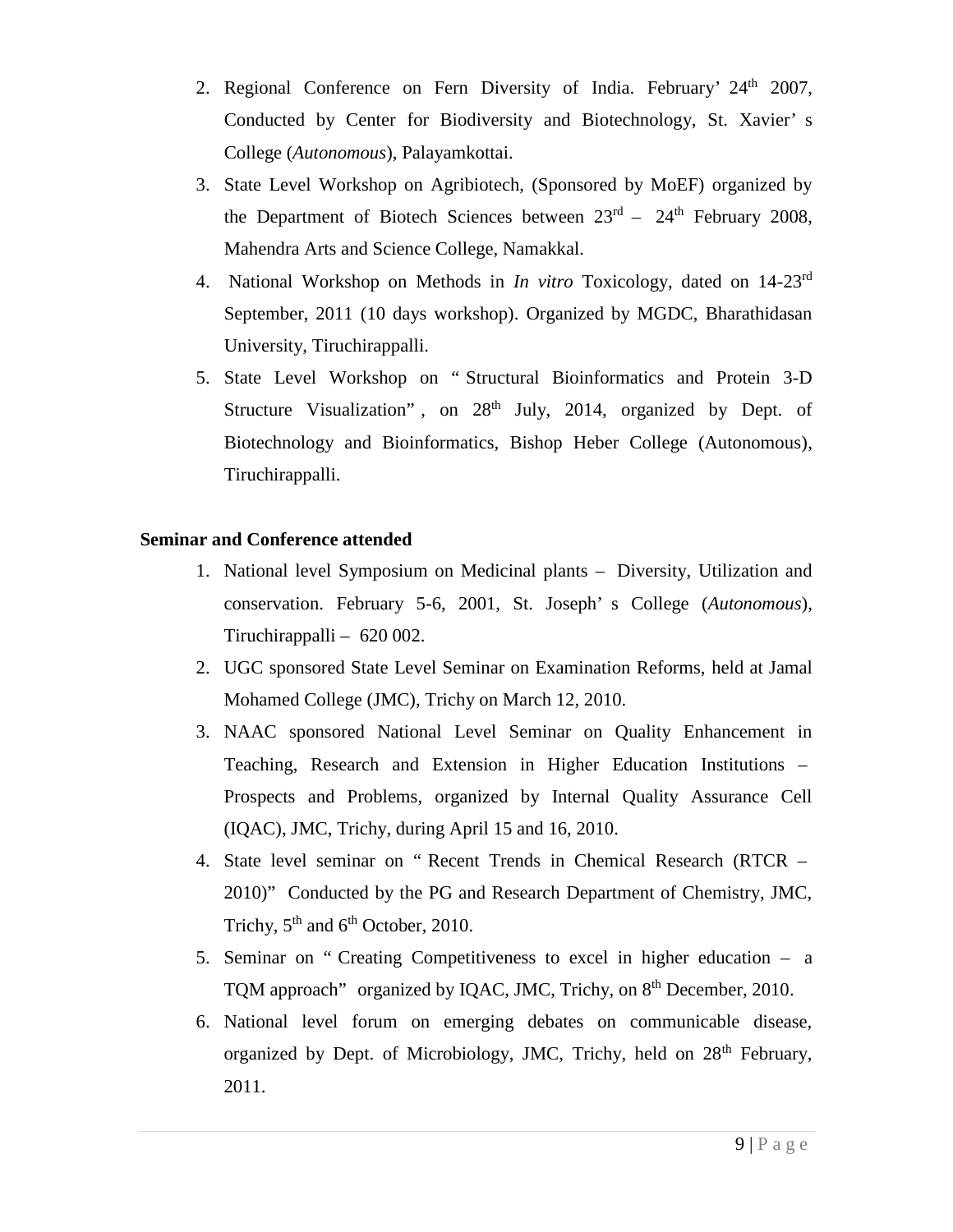- 7. Colloquium on " 3R Concept and its practice in academia and research" organized by MGDC in Bharathidasan University, Tiruchy, on 2nd October, 2011.
- 8. A one day Seminar on ' Teaching, Learning and Research in Higher Education-Excellence and Beyond Excellence' organized by the IQAC, JMC, Trichy on 7<sup>th</sup> March 2012.
- 9. Two day National conference on ' Current Challenges in Environment' organized by the Dept. of Zoology, JMC, Trichy, on 7-8<sup>th</sup> March, 2013.
- 10. Science Academies Lecture workshop on ' Recent Trends in Biology and Biotechnology' organized by Dept. of Biotechnology, JMC, Trichy, on 29<sup>th</sup> to 31<sup>st</sup> January, 2014.
- 11. UGC sponsored National seminar on Recent Trends in Botany, organized by Dept. of Botany, JMC, Trichy, on 24<sup>th</sup> February, 2016.
- 12. One day Seminar on ' Intellectual Property Rights and Patenting in Life Sciences: Problem and Prospects' , organized by Dept. of Botany, JMC, Trichy, on 1<sup>st</sup> March, 2018.
- 13. One day lecture series on ' Traditional Biotechnology for a better tomorrow' organized by Dept. of Biotechnology, St.Joseph' s College, Trichy, on 2nd March, 2018.
- 14. State level seminar on ' Conservation of Biological Diversity' organized by Dept. of Zoology, Periyar EVR College, Trichy, on 5<sup>th</sup> March, 2019.

#### **Seminar Organizing Committee Member**

- $\checkmark$  Organizing committee members in Modern Trends in Healthcare Biotechnology and Environment, organized by the Department of Biotech Sciences between 22<sup>nd</sup> -23<sup>rd</sup> February 2008, Mahendra Arts and Science College, Namakkal.
- $\checkmark$  Organizing committee members in one day state level seminar on Beacon Biotech, organized by the Department of Biotech Sciences dated on  $20<sup>th</sup>$ February 2009, Mahendra Arts and Science College, Namakkal.
- $\checkmark$  Organizing committee members in State level seminar on "Emerging Advancements in Biosciences" 17<sup>th</sup> March, 2012. Dept. of Microbiology and Biotechnology, JMC, Trichy.